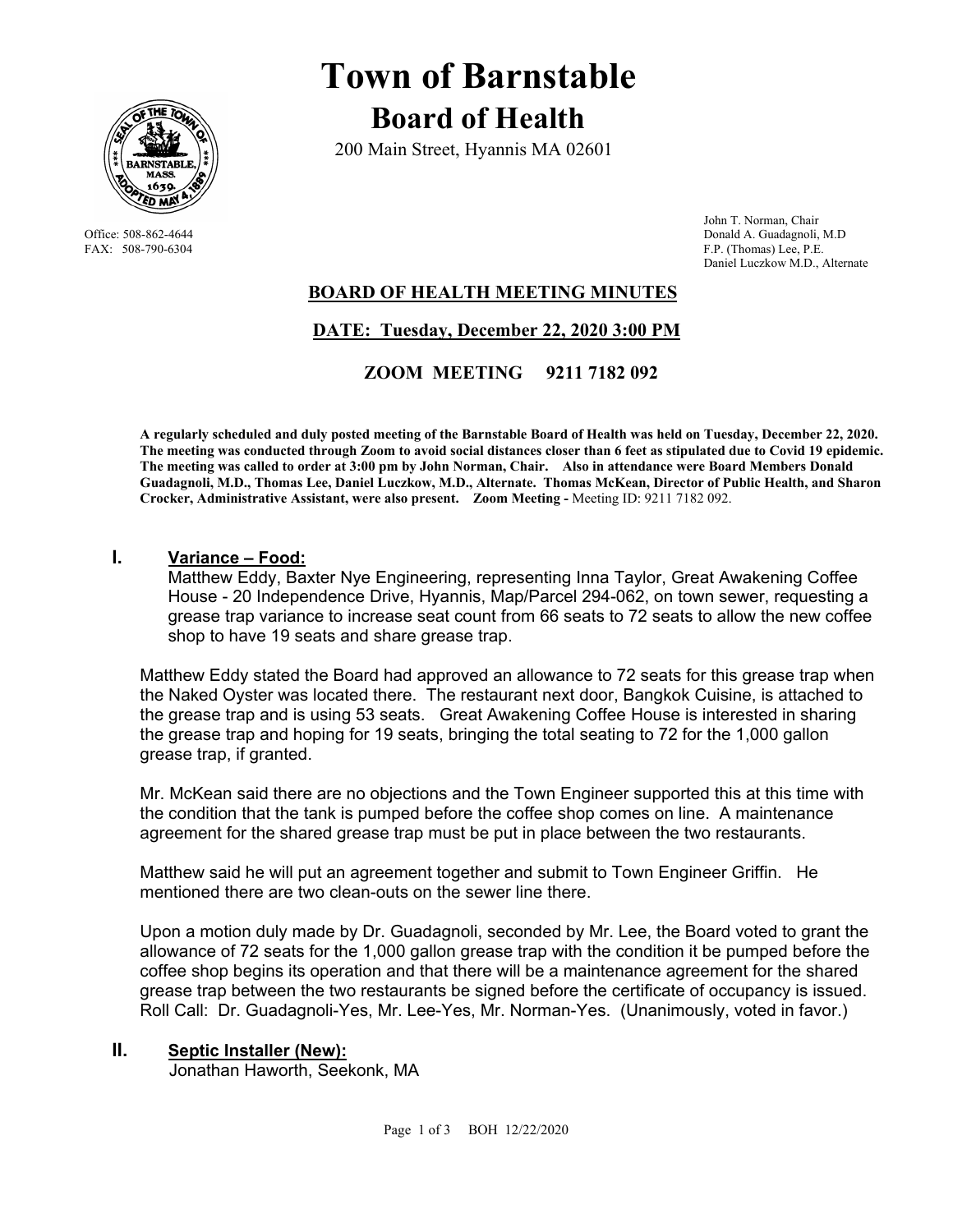Mr. Haworth works at the Head Field Supervisor for R.P. Morgan Facility and has been installing septic systems in a number of towns on the Cape. He passed the septic exam and the references are being contacted.

Upon a motion duly made by Dr. Guadagnoli, seconded by Mr. Lee, the Board voted to grant Mr. Haworth a septic installer's license with the condition his reference checks are completed and have no issues. Roll Call: Dr. Guadagnoli-Yes, Mr. Lee-Yes, Mr. Norman-Yes. (Unanimously, voted in favor.)

#### **III. Minutes:**

November 24, 2020 Minutes.

Upon a motion duly made by Dr. Guadagnoli, seconded by Mr. Lee, the Board voted to adopt the November 24, 2020 minutes. Roll Call: Dr. Guadagnoli-Yes, Mr. Lee-Yes, Mr. Norman-Yes. (Unanimously, voted in favor.)

### **IV. Dumpster: Enclosure (Residential)**

 Marcy Dugas, owner – 1537 Hyannis Road, Barnstable, Map/Parcel 298-008-002, Appeal to Board regarding order to screen the dumpster, residential property.

Health Inspector Jim Parziale stated a complaint had been received on the property having a dumpster in view in the residential neighborhood without screening. This is a Town Council ordinance and he addressed the item with the owner and was unable to get results.

Mr. McKean had extended her a six month extension to screen in the dumpster due to Covid. There is an eight foot fence; however, the section or two by the dumpster has collapsed. He stated Mrs. Dugas has been issued one ticket to date.

Mrs. Dugas explained the neighbor has found isues between them and she feels the issues are of his own making. She said they are very good at keeping the area clean around the property and around the dumpster.

Neighbor Craig Bishop stated there are times, no fault of Marcy's, that the trash blows back into the woods due to the wind and his house is at a higher elevation than hers, looks down at the dumpster.

The Board explained they must enforce the ordinance as the item has been brought to their attention. Screening may be done in a variety of ways: boxed in, evergreens around it, etc.

Upon a motion duly made and seconded, the Board voted to order compliance with the ordinance and a six-month extension will be granted. Roll Call: Dr. Guadagnoli-Yes, Mr. Lee-Yes, Mr. Norman-Yes. (Unanimously, voted in favor.)

### **ADDITIONAL ITEM:**

 Town Manager Ells requested an emergency suspension of the Town ordinance, thus allowing the Duffy Center to construct temporary tents which will provide temporary shelter and provide heat for patients awaiting Duffy Center care for the homeless sector. There is a need because Covid 19 has increased the number of patients and the spacing of patients six feet apart means that people are currently waiting outside in the cold. The Board fully supported this need.

Meeting adjourned.